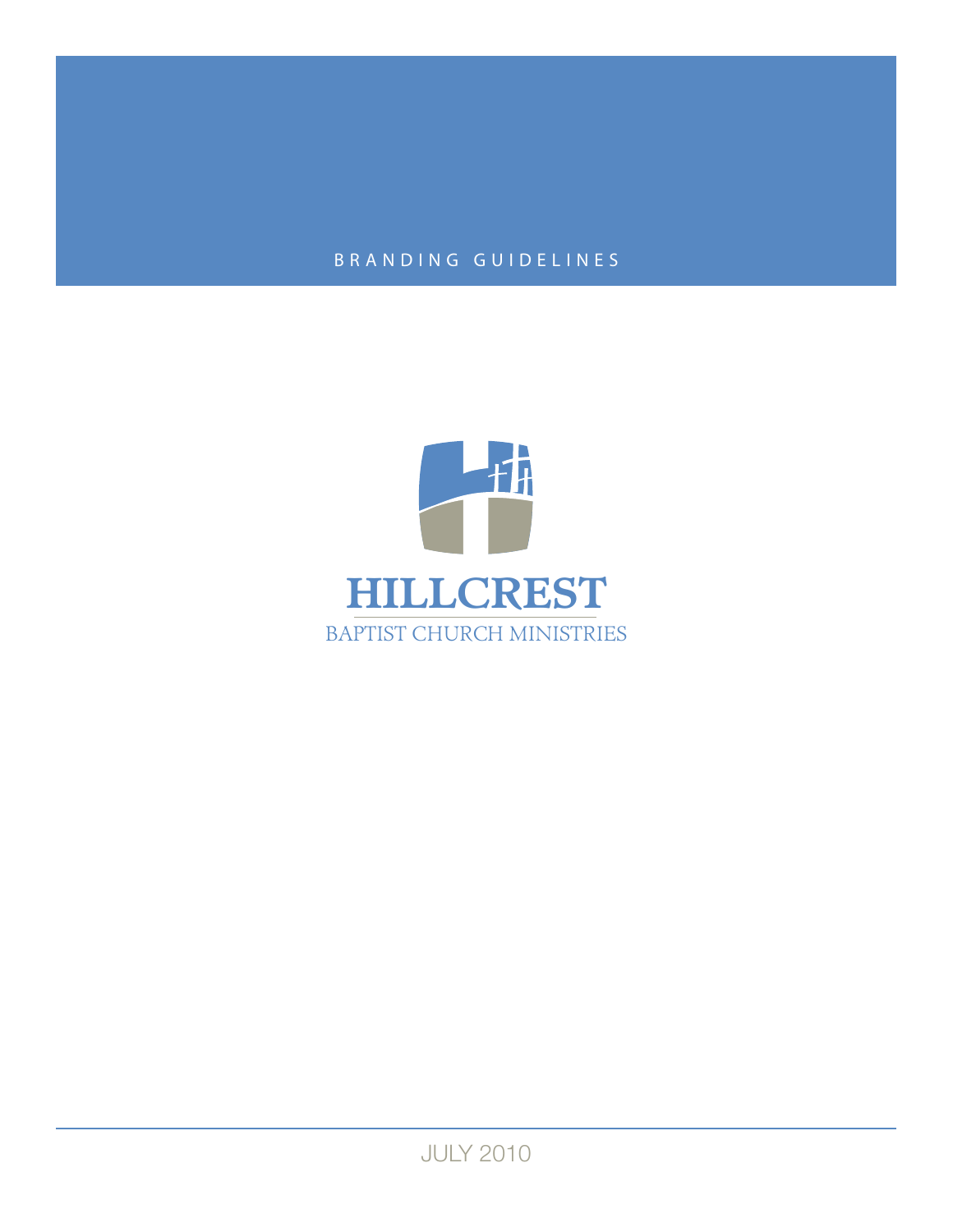### CORPORATE IDENTITY



This guide has been developed to aid in the internal and external usage of the Hillcrest Baptist Church Ministries identity. Please refer to this guide for reproduction standards when producing internal documents or when providing information to external vendors. Our goal with this guideline is to maintain consistency whenever the logo is used. Consistent use of the logo in its approved form will help strengthen the Hillcrest brand.

There are times when space will not allow for the use of the whole logo or in specific layouts where the icon alone is desired. In these instances the Hillcrest Baptist Church Ministries icon can be used.

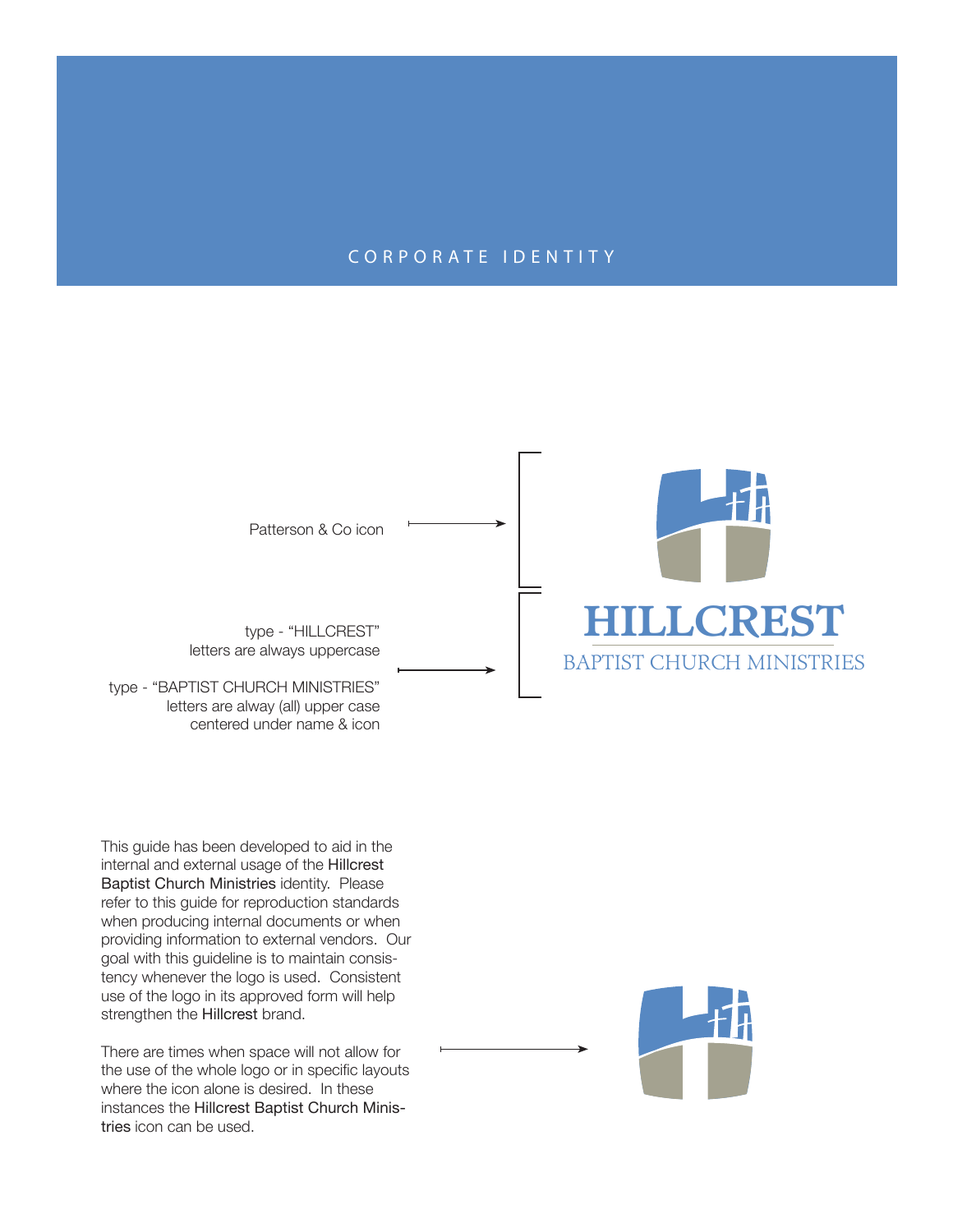## CORPORATE IDENTITY - 2

Secondary Logo for Horiz layout Ŧ **HILLCREST** BAPTIST CHURCH MINISTRIES

These two secondary logos are to differentiate between individual ministries of Hillcrest Baptist Church Ministries. As of July 2010 these are the two ministries that have been chosen to be featured.

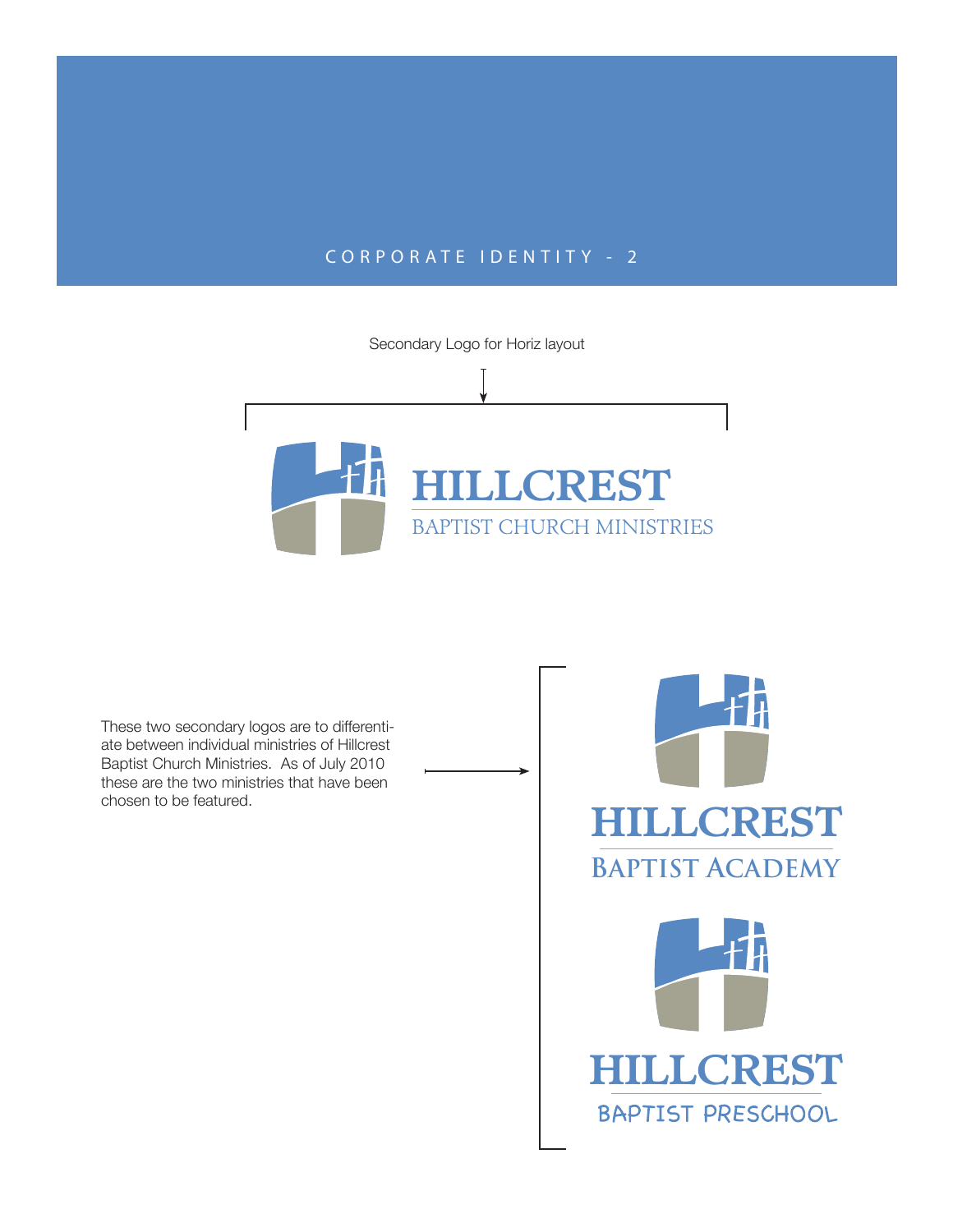#### TYPE FONTS

Minister T Bold

## **ABCDEFGHIJKLMNOPQRSTUVWXYZ abcdefghijklmnopqrstuvwxyz 1234567890**

 $\rightarrow$  Logo

Minister T Light

ABCDEFGHIJKLMNOPQRSTUVWXYZ abcdefghijklmnopqrstuvwxyz 1234567890

## **ABCDEFGHIJKLMNOPQRSTUVWXYZ abcdefghijklmnopqrstuvwxyz 1234567890** Trajan Pro Bold

Description logo 1 - "BaptistAcademy" - The "B" and "A" are slightly larger than the rest of the caps.

Chalkboard Regular

ABCDEFGHIJKLMNOPQRSTUVWXYZ abcdefghijklmnopqrstuvwxyz 1234567890

One font family have been chosen to create the Hillcrest Baptist Church Ministries logo. These fonts are Minister T Bold (HILLCREST), and Minister T Light (BAPTIST CHURCH MINISTRIES).

There has also been a font chosen for the secondary logos that differentiate the specific individual ministries within the organization. For the Baptist Academy the font is Trajan Pro Bold and for Baptist Preschool the font is Chalkboard Regular.

Description logo 2- "Preschool" - In the word Baptist the "A" is rotated slightly to the left, the "T" is rotated slightly to the right and the "S" is rotate slightly to the left. - In the word Preschool the "R", "E" and 2nd "O" are rotated slightly to the right and the "L" slightly to

the left.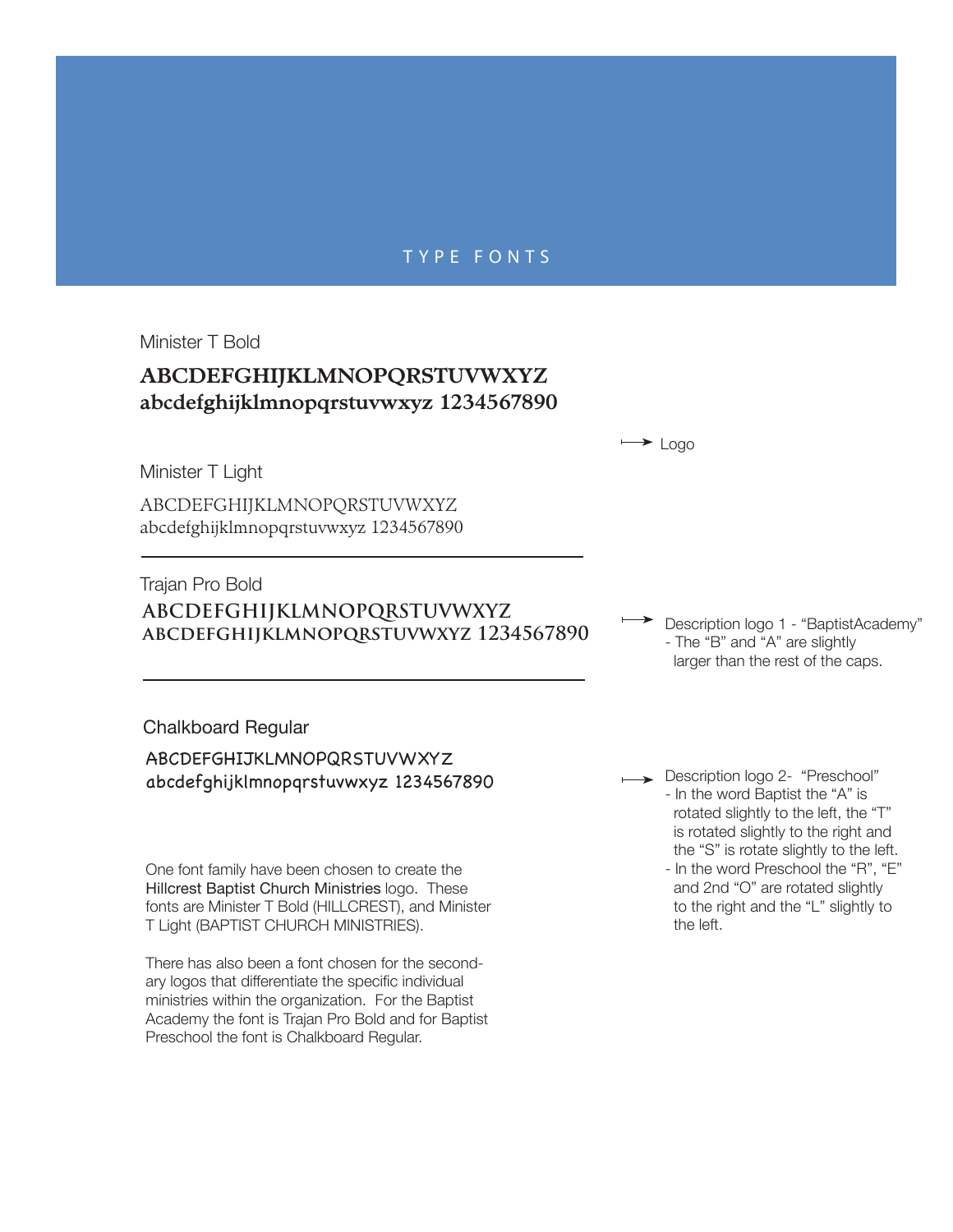### COLORS

| <b>Blue</b>            | Gray                   | Color          |
|------------------------|------------------------|----------------|
| <b>PMS 646C</b>        | <b>PMS 415C</b>        | Coated         |
| <b>PMS 646U</b>        | <b>PMS 415U</b>        | <b>UCoated</b> |
| 72C, 43M, 16Y, 1K      | 43C, 33M, 42Y, 2K      | <b>CMYK</b>    |
| 43R, 91G, 173B         | 152R, 154G, 144B       | <b>RGB</b>     |
| Web Safe Color: 5381ac | Web Safe Color: 989a90 | Web            |

Above are all the equivalent colors that are associated with the **Hillcrest Baptist Church Ministries** identity. The logo can appear in all black when color is not available and can be reversed out in white on a black background.

> **HILLCREST** BAPTIST CHURCH MINISTRIES

Other Examples:



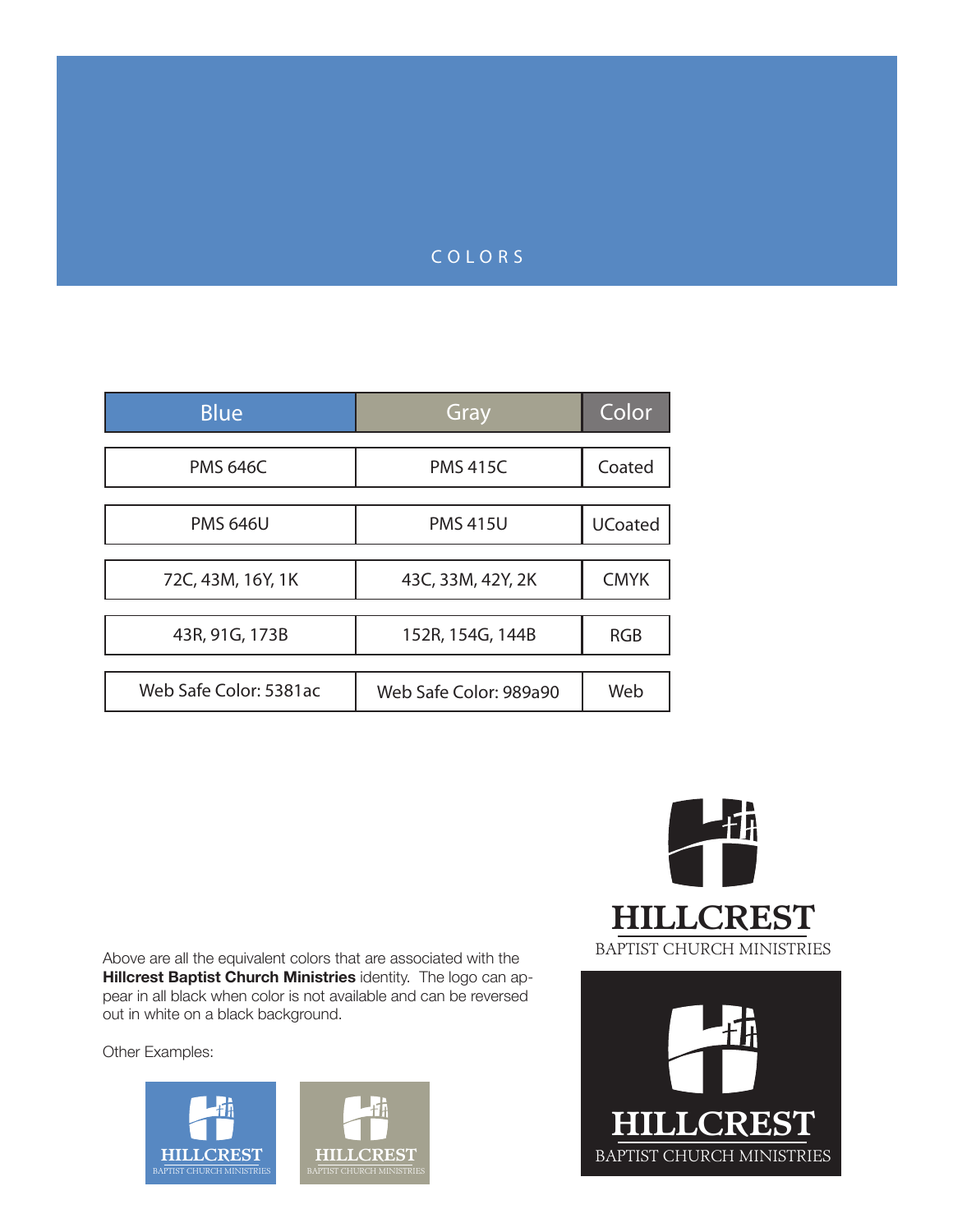



-Do not reproduce the logo in copy (ex. A name you can trust.  $\Box$  is a small professional services ...

**HILLCREST** 

If an example here does not answer a questionable depiction, contact the church office for approval or further insight.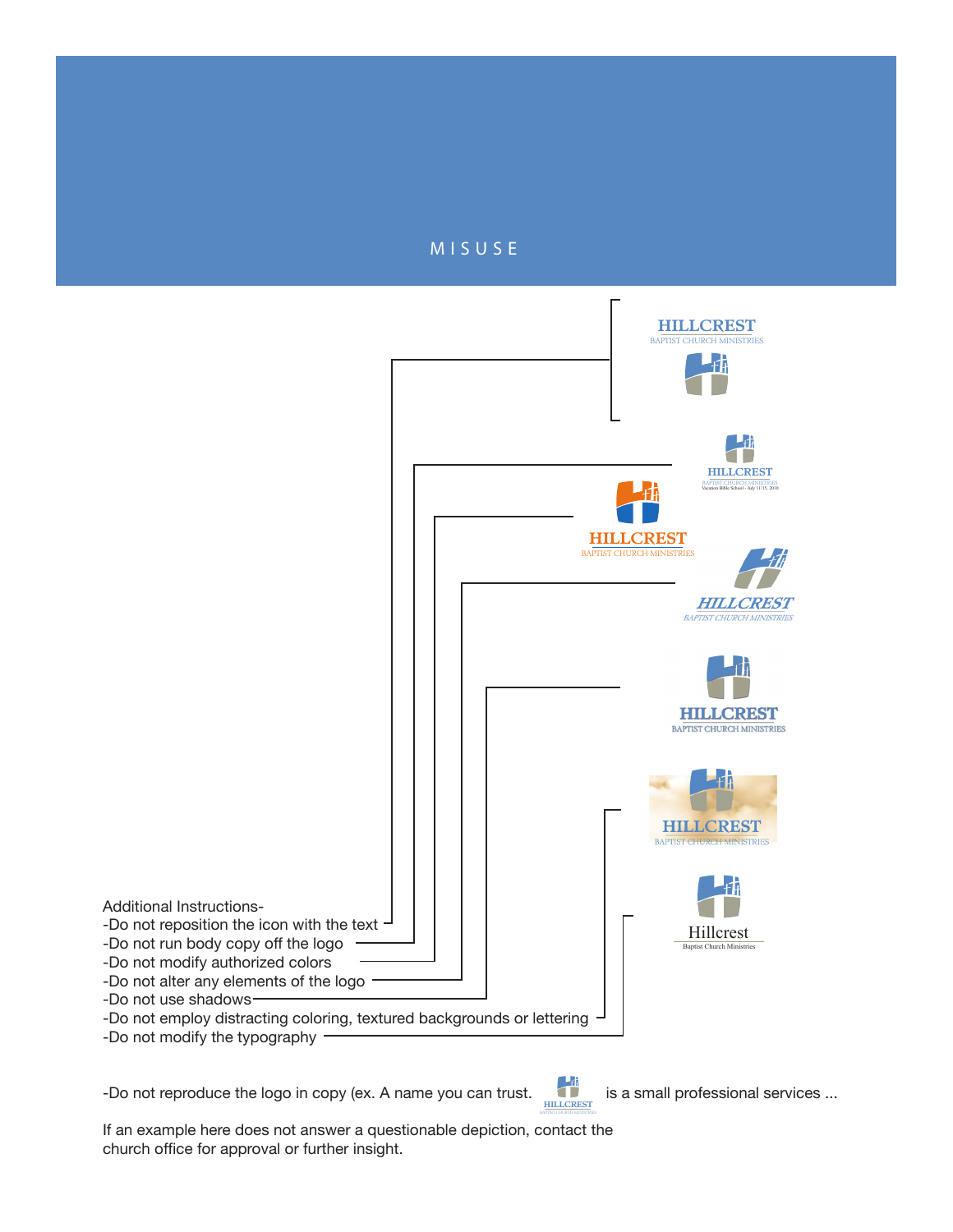## **STATIONARY**



Business Card :: Back



Std Business Envelope



The computer files of the above materials are housed at FullerDesign. Each time a reorder for materials occurs the office staff should proof the layouts.